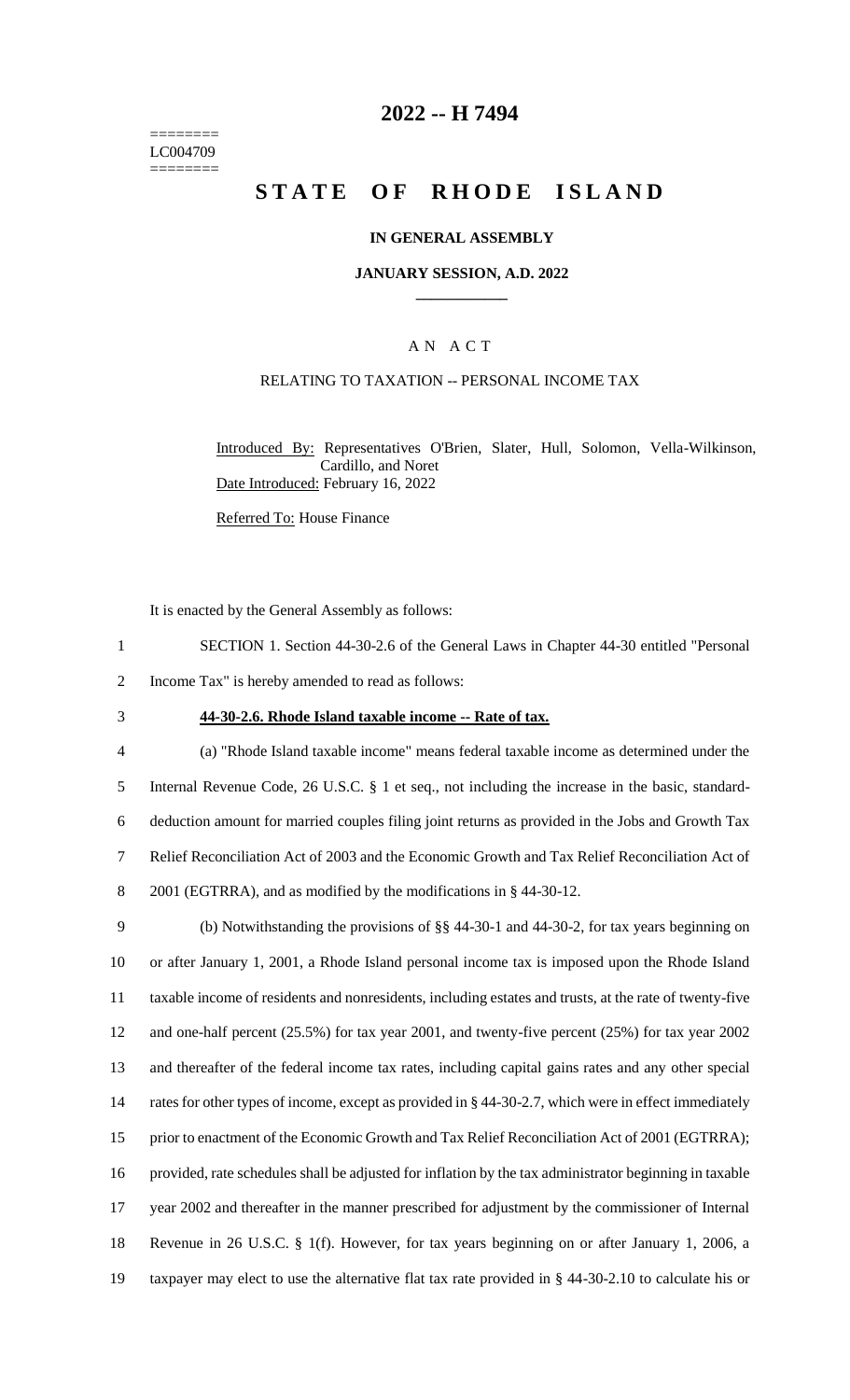her personal income tax liability.

 (c) For tax years beginning on or after January 1, 2001, if a taxpayer has an alternative minimum tax for federal tax purposes, the taxpayer shall determine if he or she has a Rhode Island alternative minimum tax. The Rhode Island alternative minimum tax shall be computed by multiplying the federal tentative minimum tax without allowing for the increased exemptions under the Jobs and Growth Tax Relief Reconciliation Act of 2003 (as redetermined on federal form 6251 Alternative Minimum Tax-Individuals) by twenty-five and one-half percent (25.5%) for tax year 8 2001, and twenty-five percent (25%) for tax year 2002 and thereafter, and comparing the product to the Rhode Island tax as computed otherwise under this section. The excess shall be the taxpayer's Rhode Island alternative minimum tax.

 (1) For tax years beginning on or after January 1, 2005, and thereafter, the exemption amount for alternative minimum tax, for Rhode Island purposes, shall be adjusted for inflation by the tax administrator in the manner prescribed for adjustment by the commissioner of Internal Revenue in 26 U.S.C. § 1(f).

 (2) For the period January 1, 2007, through December 31, 2007, and thereafter, Rhode Island taxable income shall be determined by deducting from federal adjusted gross income as defined in 26 U.S.C. § 62 as modified by the modifications in § 44-30-12 the Rhode Island itemized-deduction amount and the Rhode Island exemption amount as determined in this section. 19 (A) Tax imposed.

 (1) There is hereby imposed on the taxable income of married individuals filing joint returns and surviving spouses a tax determined in accordance with the following table:

| 22 | If taxable income is:                 | The tax is:                                                                              |
|----|---------------------------------------|------------------------------------------------------------------------------------------|
| 23 | Not over \$53,150                     | 3.75% of taxable income                                                                  |
| 24 | Over \$53,150 but not over \$128,500  | \$1,993.13 plus 7.00% of the excess over \$53,150                                        |
| 25 | Over \$128,500 but not over \$195,850 | \$7,267.63 plus 7.75% of the excess over \$128,500                                       |
| 26 | Over \$195,850 but not over \$349,700 | \$12,487.25 plus 9.00% of the excess over \$195,850                                      |
| 27 | Over \$349,700                        | \$26,333.75 plus 9.90% of the excess over \$349,700                                      |
| ററ |                                       | (9) These is beacher increased on the templete income of cream book of beautifuld a text |

 (2) There is hereby imposed on the taxable income of every head of household a tax determined in accordance with the following table:

| 30 | If taxable income is:                 | The tax is:                                         |
|----|---------------------------------------|-----------------------------------------------------|
| 31 | Not over \$42,650                     | 3.75% of taxable income                             |
| 32 | Over \$42,650 but not over \$110,100  | \$1,599.38 plus 7.00% of the excess over \$42,650   |
| 33 | Over \$110,100 but not over \$178,350 | \$6,320.88 plus 7.75% of the excess over \$110,100  |
| 34 | Over \$178,350 but not over \$349,700 | \$11,610.25 plus 9.00% of the excess over \$178,350 |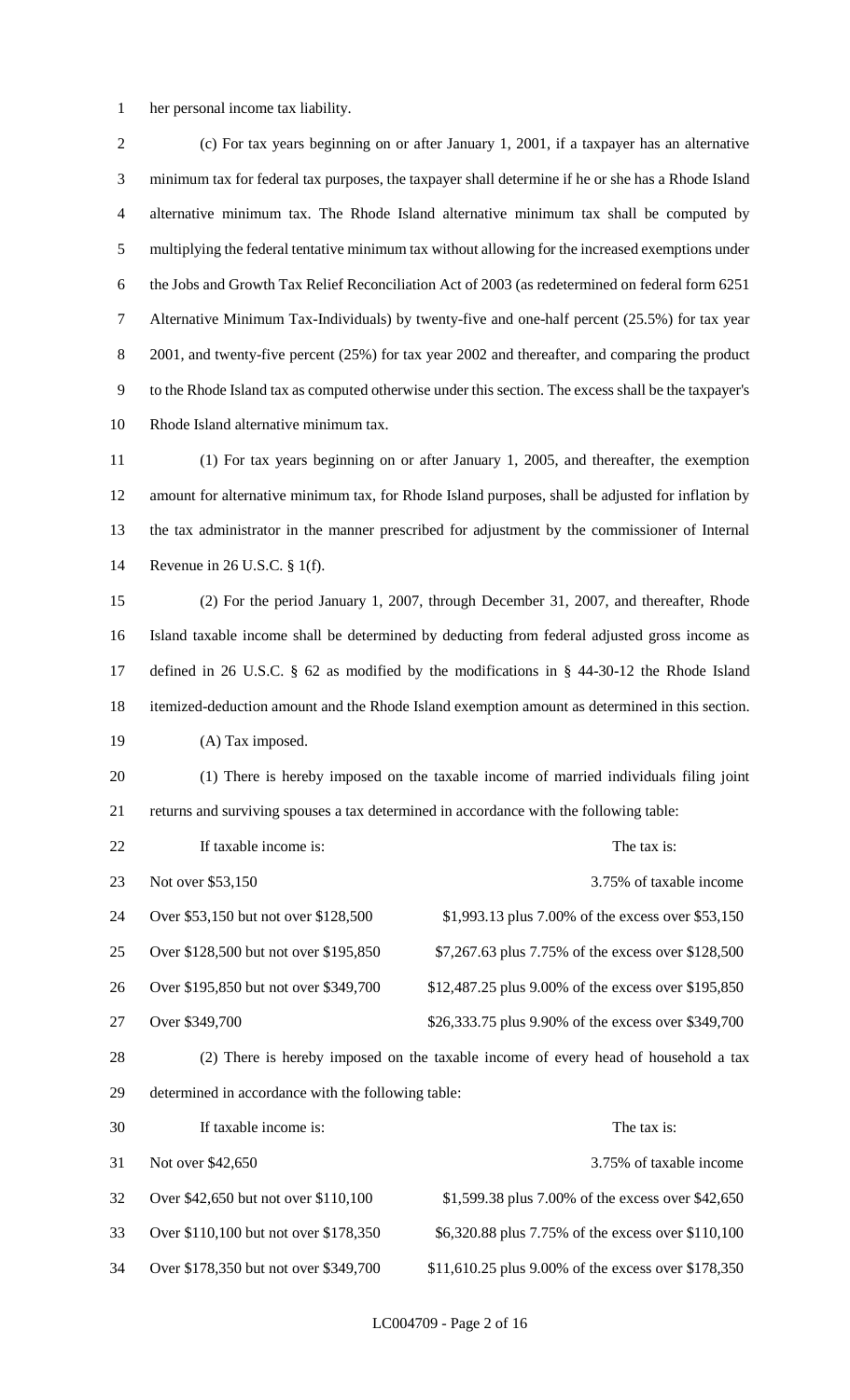| $\mathbf{1}$   | Over \$349,700<br>\$27,031.75 plus 9.90% of the excess over \$349,700                        |                                                                                                   |  |
|----------------|----------------------------------------------------------------------------------------------|---------------------------------------------------------------------------------------------------|--|
| $\sqrt{2}$     | (3) There is hereby imposed on the taxable income of unmarried individuals (other than       |                                                                                                   |  |
| 3              | surviving spouses and heads of households) a tax determined in accordance with the following |                                                                                                   |  |
| $\overline{4}$ | table:                                                                                       |                                                                                                   |  |
| 5              | If taxable income is:<br>The tax is:                                                         |                                                                                                   |  |
| 6              | Not over \$31,850                                                                            | 3.75% of taxable income                                                                           |  |
| $\tau$         | Over \$31,850 but not over \$77,100                                                          | \$1,194.38 plus 7.00% of the excess over \$31,850                                                 |  |
| $8\,$          | Over \$77,100 but not over \$160,850                                                         | \$4,361.88 plus 7.75% of the excess over \$77,100                                                 |  |
| 9              | Over \$160,850 but not over \$349,700                                                        | \$10,852.50 plus 9.00% of the excess over \$160,850                                               |  |
| 10             | Over \$349,700                                                                               | \$27,849.00 plus 9.90% of the excess over \$349,700                                               |  |
| 11             |                                                                                              | (4) There is hereby imposed on the taxable income of married individuals filing separate          |  |
| 12             |                                                                                              | returns and bankruptcy estates a tax deter-mined in accordance with the following table:          |  |
| 13             | If taxable income is:                                                                        | The tax is:                                                                                       |  |
| 14             | Not over \$26,575                                                                            | 3.75% of taxable income                                                                           |  |
| 15             | Over \$26,575 but not over \$64,250                                                          | \$996.56 plus 7.00% of the excess over \$26,575                                                   |  |
| 16             | Over \$64,250 but not over \$97,925                                                          | \$3,633.81 plus 7.75% of the excess over \$64,250                                                 |  |
| 17             | Over \$97,925 but not over \$174,850                                                         | \$6,243.63 plus 9.00% of the excess over \$97,925                                                 |  |
| 18             | Over \$174,850                                                                               | \$13,166.88 plus 9.90% of the excess over \$174,850                                               |  |
| 19             | (5) There is hereby imposed a taxable income of an estate or trust a tax determined in       |                                                                                                   |  |
| 20             | accordance with the following table:                                                         |                                                                                                   |  |
| 21             | If taxable income is:                                                                        | The tax is:                                                                                       |  |
| 22             | Not over \$2,150                                                                             | 3.75% of taxable income                                                                           |  |
| 23             | Over \$2,150 but not over \$5,000                                                            | \$80.63 plus 7.00% of the excess over \$2,150                                                     |  |
| 24             | Over \$5,000 but not over \$7,650                                                            | \$280.13 plus 7.75% of the excess over \$5,000                                                    |  |
| 25             | Over \$7,650 but not over \$10,450                                                           | \$485.50 plus 9.00% of the excess over \$7,650                                                    |  |
| 26             | Over \$10,450<br>\$737.50 plus 9.90% of the excess over \$10,450                             |                                                                                                   |  |
|                |                                                                                              |                                                                                                   |  |
| 27             | (6) Adjustments for inflation.                                                               |                                                                                                   |  |
| 28             |                                                                                              | The dollars amount contained in paragraph (A) shall be increased by an amount equal to:           |  |
| 29             |                                                                                              | (a) Such dollar amount contained in paragraph (A) in the year 1993, multiplied by;                |  |
| 30             |                                                                                              | (b) The cost-of-living adjustment determined under section (J) with a base year of 1993;          |  |
| 31             |                                                                                              | (c) The cost-of-living adjustment referred to in subparagraphs (a) and (b) used in making         |  |
| 32             |                                                                                              | adjustments to the nine percent (9%) and nine and nine tenths percent (9.9%) dollar amounts shall |  |
| 33             | be determined under section (J) by substituting "1994" for "1993."                           |                                                                                                   |  |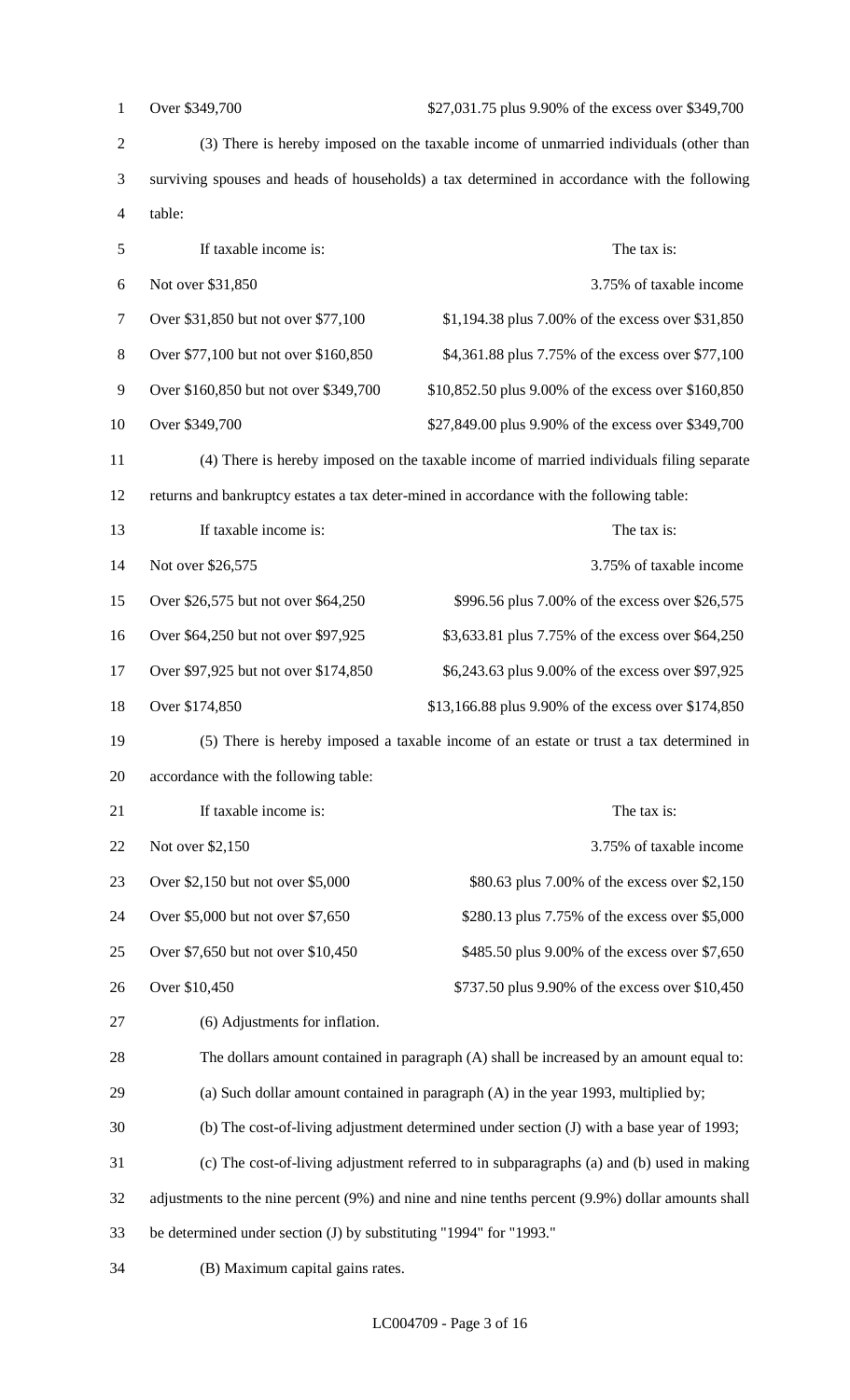| $\mathbf{1}$   | $(1)$ In general.                                                                            |         |  |  |
|----------------|----------------------------------------------------------------------------------------------|---------|--|--|
| $\overline{2}$ | If a taxpayer has a net capital gain for tax years ending prior to January 1, 2010, the tax  |         |  |  |
| 3              | imposed by this section for such taxable year shall not exceed the sum of:                   |         |  |  |
| 4              | (a) 2.5% of the net capital gain as reported for federal income tax purposes under section   |         |  |  |
| 5              | 26 U.S.C. § 1(h)(1)(a) and 26 U.S.C. § 1(h)(1)(b).                                           |         |  |  |
| 6              | (b) 5% of the net capital gain as reported for federal income tax purposes under 26 U.S.C.   |         |  |  |
| $\overline{7}$ | § $1(h)(1)(c)$ .                                                                             |         |  |  |
| 8              | (c) 6.25% of the net capital gain as reported for federal income tax purposes under 26       |         |  |  |
| 9              | U.S.C. § $1(h)(1)(d)$ .                                                                      |         |  |  |
| 10             | (d) 7% of the net capital gain as reported for federal income tax purposes under 26 U.S.C.   |         |  |  |
| 11             | § 1(h)(1)(e).                                                                                |         |  |  |
| 12             | (2) For tax years beginning on or after January 1, 2010, the tax imposed on net capital gain |         |  |  |
| 13             | shall be determined under subdivision $44-30-2.6(c)(2)(A)$ .                                 |         |  |  |
| 14             | (C) Itemized deductions.                                                                     |         |  |  |
| 15             | $(1)$ In general.                                                                            |         |  |  |
| 16             | For the purposes of section (2), "itemized deductions" means the amount of federal           |         |  |  |
| 17             | itemized deductions as modified by the modifications in § 44-30-12.                          |         |  |  |
| 18             | (2) Individuals who do not itemize their deductions.                                         |         |  |  |
| 19             | In the case of an individual who does not elect to itemize his deductions for the taxable    |         |  |  |
| 20             | year, they may elect to take a standard deduction.                                           |         |  |  |
| 21             | (3) Basic standard deduction.                                                                |         |  |  |
| 22             | The Rhode Island standard deduction shall be allowed in accordance with the following        |         |  |  |
| 23             | table:                                                                                       |         |  |  |
| 24             | Filing status                                                                                | Amount  |  |  |
| 25             | Single                                                                                       | \$5,350 |  |  |
| 26             | Married filing jointly or qualifying widow(er)                                               | \$8,900 |  |  |
| 27             | Married filing separately                                                                    | \$4,450 |  |  |
| 28             | Head of Household                                                                            | \$7,850 |  |  |
| 29             | (4) Additional standard deduction for the aged and blind.                                    |         |  |  |
| 30             | An additional standard deduction shall be allowed for individuals age sixty-five (65) or     |         |  |  |
| 31             | older or blind in the amount of \$1,300 for individuals who are not married and \$1,050 for  |         |  |  |
| 32             | individuals who are married.                                                                 |         |  |  |
| 33             | (5) Limitation on basic standard deduction in the case of certain dependents.                |         |  |  |
| 34             | In the case of an individual to whom a deduction under section (E) is allowable to another   |         |  |  |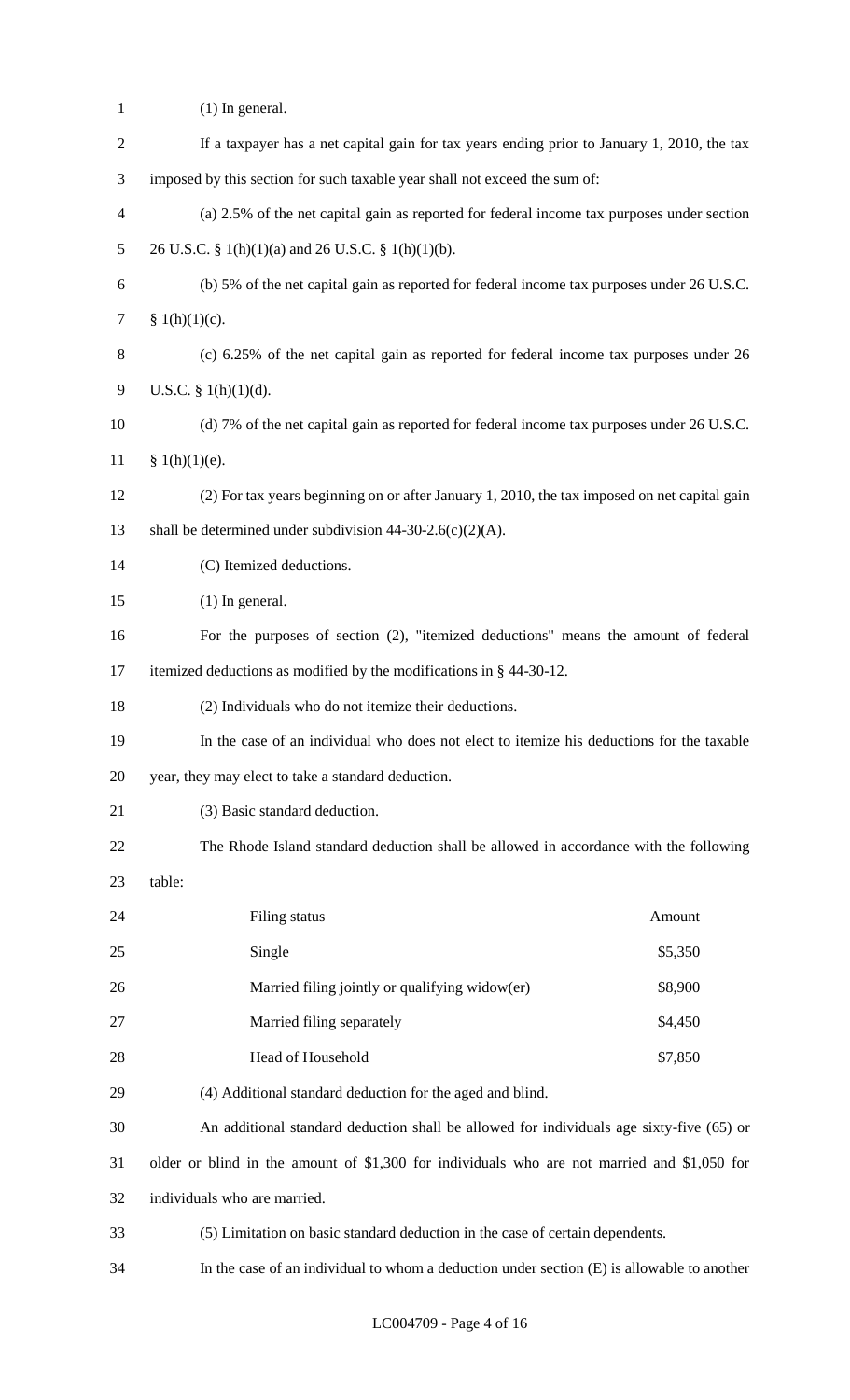| $\mathbf{1}$   | taxpayer, the basic standard deduction applicable to such individual shall not exceed the greater of: |
|----------------|-------------------------------------------------------------------------------------------------------|
| $\overline{2}$ | $(a)$ \$850;                                                                                          |
| 3              | (b) The sum of \$300 and such individual's earned income;                                             |
| 4              | (6) Certain individuals not eligible for standard deduction.                                          |
| 5              | In the case of:                                                                                       |
| 6              | (a) A married individual filing a separate return where either spouse itemizes deductions;            |
| 7              | (b) Nonresident alien individual;                                                                     |
| 8              | (c) An estate or trust;                                                                               |
| 9              | The standard deduction shall be zero.                                                                 |
| 10             | (7) Adjustments for inflation.                                                                        |
| 11             | Each dollar amount contained in paragraphs $(3)$ , $(4)$ and $(5)$ shall be increased by an amount    |
| 12             | equal to:                                                                                             |
| 13             | (a) Such dollar amount contained in paragraphs $(3)$ , $(4)$ and $(5)$ in the year 1988, multiplied   |
| 14             | by                                                                                                    |
| 15             | (b) The cost-of-living adjustment determined under section (J) with a base year of 1988.              |
| 16             | (D) Overall limitation on itemized deductions.                                                        |
| 17             | (1) General rule.                                                                                     |
| 18             | In the case of an individual whose adjusted gross income as modified by $\S$ 44-30-12                 |
| 19             | exceeds the applicable amount, the amount of the itemized deductions otherwise allowable for the      |
| 20             | taxable year shall be reduced by the lesser of:                                                       |
| 21             | (a) Three percent $(3\%)$ of the excess of adjusted gross income as modified by § 44-30-12            |
| 22             | over the applicable amount; or                                                                        |
| 23             | (b) Eighty percent (80%) of the amount of the itemized deductions otherwise allowable for             |
| 24             | such taxable year.                                                                                    |
| 25             | (2) Applicable amount.                                                                                |
| 26             | (a) In general.                                                                                       |
| 27             | For purposes of this section, the term "applicable amount" means \$156,400 (\$78,200 in the           |
| 28             | case of a separate return by a married individual)                                                    |
| 29             | (b) Adjustments for inflation.                                                                        |
| 30             | Each dollar amount contained in paragraph (a) shall be increased by an amount equal to:               |
| 31             | (i) Such dollar amount contained in paragraph (a) in the year 1991, multiplied by                     |
| 32             | (ii) The cost-of-living adjustment determined under section (J) with a base year of 1991.             |
| 33             | (3) Phase-out of Limitation.                                                                          |
| 34             | (a) In general.                                                                                       |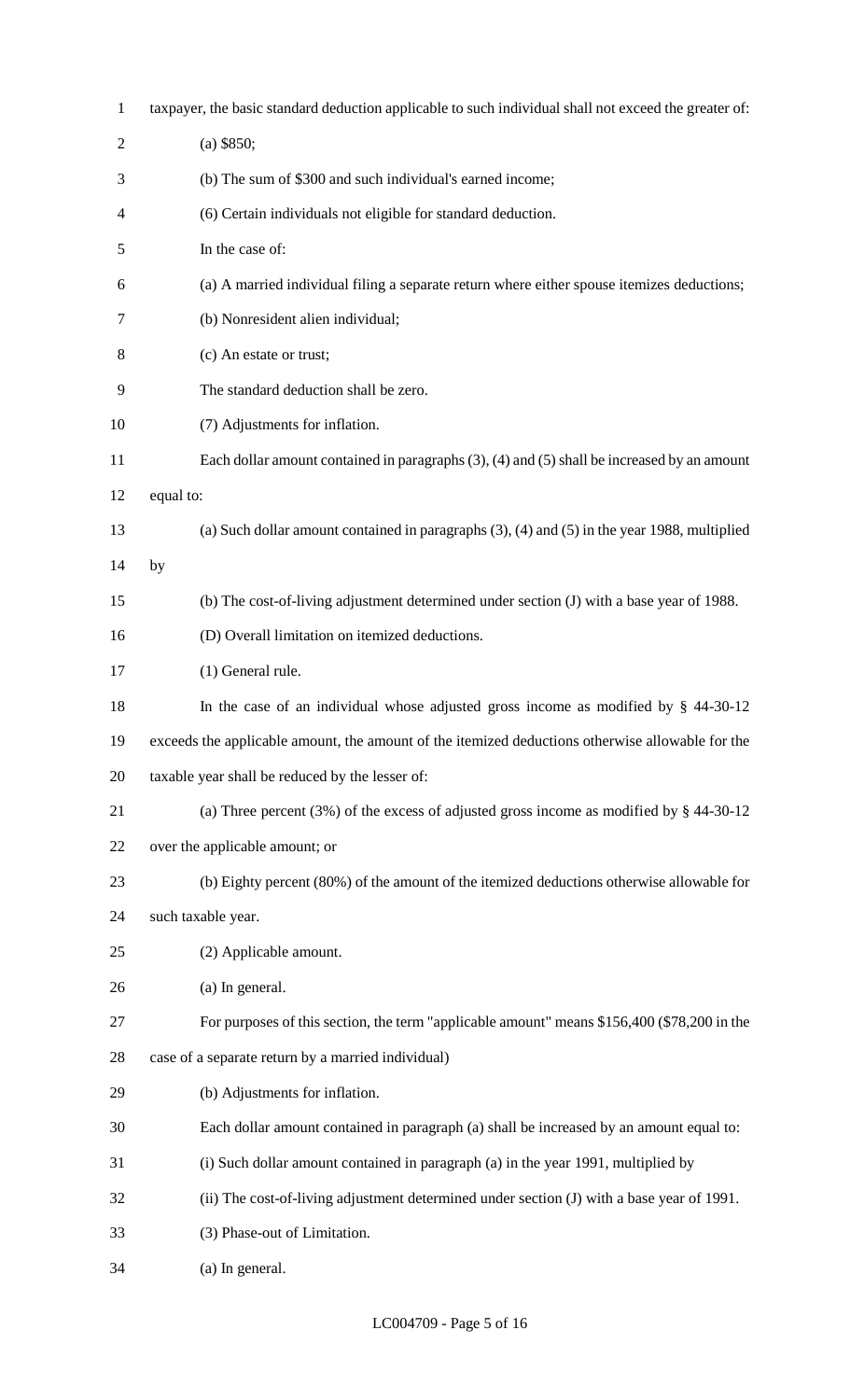| $\mathbf{1}$   | In the case of taxable year beginning after December 31, 2005, and before January 1, 2010,          |  |  |
|----------------|-----------------------------------------------------------------------------------------------------|--|--|
| $\overline{2}$ | the reduction under section (1) shall be equal to the applicable fraction of the amount which would |  |  |
| 3              | be the amount of such reduction.                                                                    |  |  |
| 4              | (b) Applicable fraction.                                                                            |  |  |
| 5              | For purposes of paragraph (a), the applicable fraction shall be determined in accordance            |  |  |
| 6              | with the following table:                                                                           |  |  |
| 7              | For taxable years beginning in calendar year<br>The applicable fraction is                          |  |  |
| 8              | 2006 and 2007<br>2/3                                                                                |  |  |
| 9              | 2008 and 2009<br>1/3                                                                                |  |  |
| 10             | (E) Exemption amount.                                                                               |  |  |
| 11             | $(1)$ In general.                                                                                   |  |  |
| 12             | Except as otherwise provided in this subsection, the term "exemption amount" means                  |  |  |
| 13             | \$3,400.                                                                                            |  |  |
| 14             | (2) Exemption amount disallowed in case of certain dependents.                                      |  |  |
| 15             | In the case of an individual with respect to whom a deduction under this section is allowable       |  |  |
| 16             | to another taxpayer for the same taxable year, the exemption amount applicable to such individual   |  |  |
| 17             | for such individual's taxable year shall be zero.                                                   |  |  |
| 18             | (3) Adjustments for inflation.                                                                      |  |  |
| 19             | The dollar amount contained in paragraph (1) shall be increased by an amount equal to:              |  |  |
| 20             | (a) Such dollar amount contained in paragraph (1) in the year 1989, multiplied by                   |  |  |
| 21             | (b) The cost-of-living adjustment determined under section (J) with a base year of 1989.            |  |  |
| 22             | (4) Limitation.                                                                                     |  |  |
| 23             | (a) In general.                                                                                     |  |  |
| 24             | In the case of any taxpayer whose adjusted gross income as modified for the taxable year            |  |  |
| 25             | exceeds the threshold amount shall be reduced by the applicable percentage.                         |  |  |
| 26             | (b) Applicable percentage.                                                                          |  |  |
| 27             | In the case of any taxpayer whose adjusted gross income for the taxable year exceeds the            |  |  |
| 28             | threshold amount, the exemption amount shall be reduced by two (2) percentage points for each       |  |  |
| 29             | \$2,500 (or fraction thereof) by which the taxpayer's adjusted gross income for the taxable year    |  |  |
| 30             | exceeds the threshold amount. In the case of a married individual filing a separate return, the     |  |  |
| 31             | preceding sentence shall be applied by substituting "\$1,250" for "\$2,500." In no event shall the  |  |  |
| 32             | applicable percentage exceed one hundred percent (100%).                                            |  |  |
| 33             | (c) Threshold Amount.                                                                               |  |  |
|                |                                                                                                     |  |  |

For the purposes of this paragraph, the term "threshold amount" shall be determined with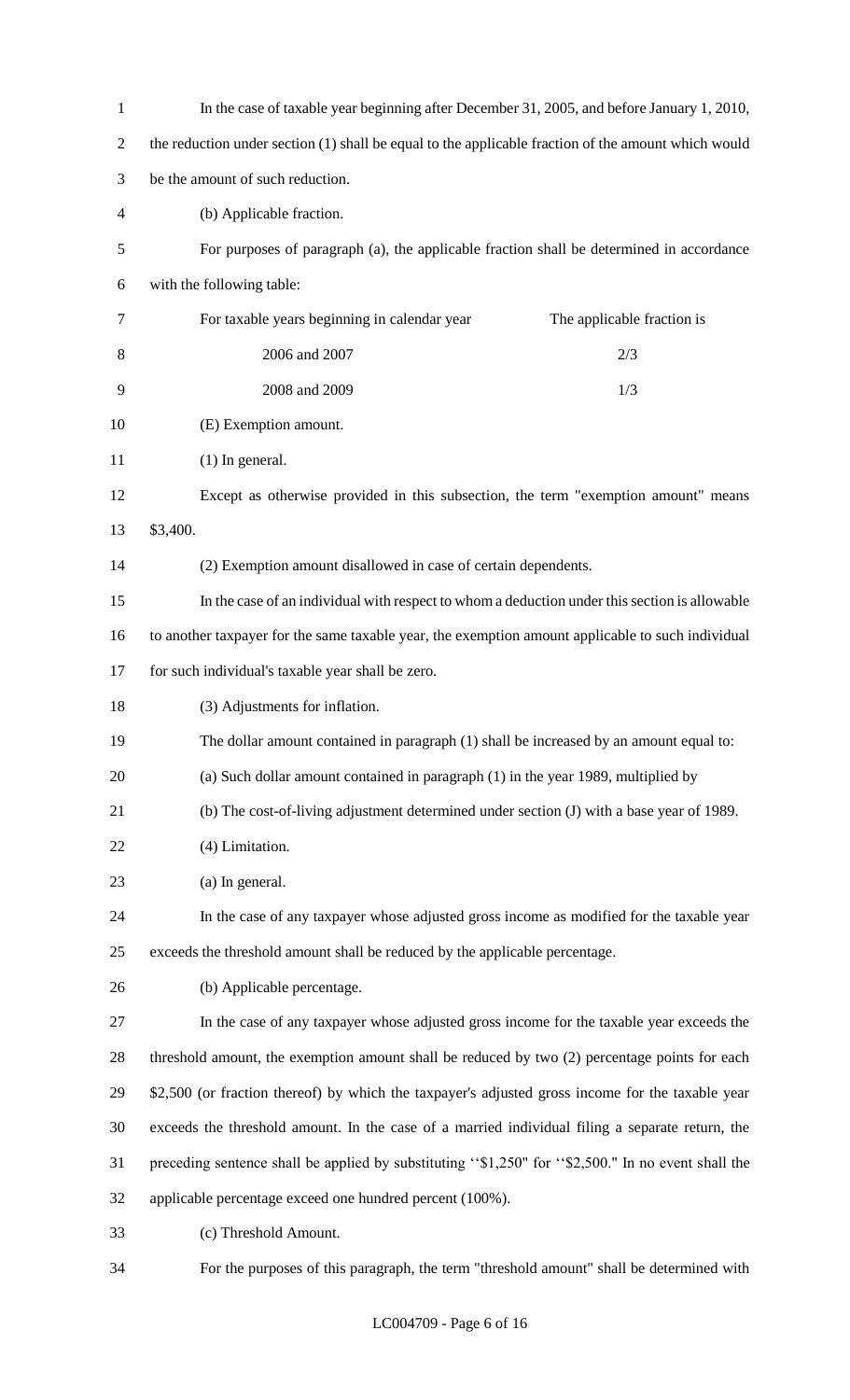## the following table:

| $\mathbf{2}$ | Filing status                                                                                     | Amount                     |  |  |
|--------------|---------------------------------------------------------------------------------------------------|----------------------------|--|--|
| 3            | Single                                                                                            | \$156,400                  |  |  |
| 4            | Married filing jointly of qualifying widow(er)                                                    | \$234,600                  |  |  |
| 5            | Married filing separately                                                                         | \$117,300                  |  |  |
| 6            | Head of Household                                                                                 | \$195,500                  |  |  |
| 7            | (d) Adjustments for inflation.                                                                    |                            |  |  |
| 8            | Each dollar amount contained in paragraph (b) shall be increased by an amount equal to:           |                            |  |  |
| 9            | (i) Such dollar amount contained in paragraph (b) in the year 1991, multiplied by                 |                            |  |  |
| 10           | (ii) The cost-of-living adjustment determined under section (J) with a base year of 1991.         |                            |  |  |
| 11           | (5) Phase-out of limitation.                                                                      |                            |  |  |
| 12           | (a) In general.                                                                                   |                            |  |  |
| 13           | In the case of taxable years beginning after December 31, 2005, and before January 1,             |                            |  |  |
| 14           | 2010, the reduction under section 4 shall be equal to the applicable fraction of the amount which |                            |  |  |
| 15           | would be the amount of such reduction.                                                            |                            |  |  |
| 16           | (b) Applicable fraction.                                                                          |                            |  |  |
| 17           | For the purposes of paragraph (a), the applicable fraction shall be determined in accordance      |                            |  |  |
| 18           | with the following table:                                                                         |                            |  |  |
| 19           | For taxable years beginning in calendar year                                                      | The applicable fraction is |  |  |
| 20           | 2006 and 2007<br>2/3                                                                              |                            |  |  |
| 21           | 2008 and 2009<br>1/3                                                                              |                            |  |  |
| 22           | (F) Alternative minimum tax.                                                                      |                            |  |  |
| 23           | (1) General rule. There is hereby imposed (in addition to any other tax imposed by this           |                            |  |  |
| 24           | subtitle) a tax equal to the excess (if any) of:                                                  |                            |  |  |
| 25           | (a) The tentative minimum tax for the taxable year, over                                          |                            |  |  |
| 26           | (b) The regular tax for the taxable year.                                                         |                            |  |  |
| 27           | (2) The tentative minimum tax for the taxable year is the sum of:                                 |                            |  |  |
| 28           | (a) 6.5 percent of so much of the taxable excess as does not exceed \$175,000, plus               |                            |  |  |
| 29           | (b) 7.0 percent of so much of the taxable excess above \$175,000.                                 |                            |  |  |
| 30           | (3) The amount determined under the preceding sentence shall be reduced by the alternative        |                            |  |  |
| 31           | minimum tax foreign tax credit for the taxable year.                                              |                            |  |  |
|              |                                                                                                   |                            |  |  |
| 32           | (4) Taxable excess. For the purposes of this subsection the term "taxable excess" means so        |                            |  |  |
| 33           | much of the federal alternative minimum taxable income as modified by the modifications in § 44-  |                            |  |  |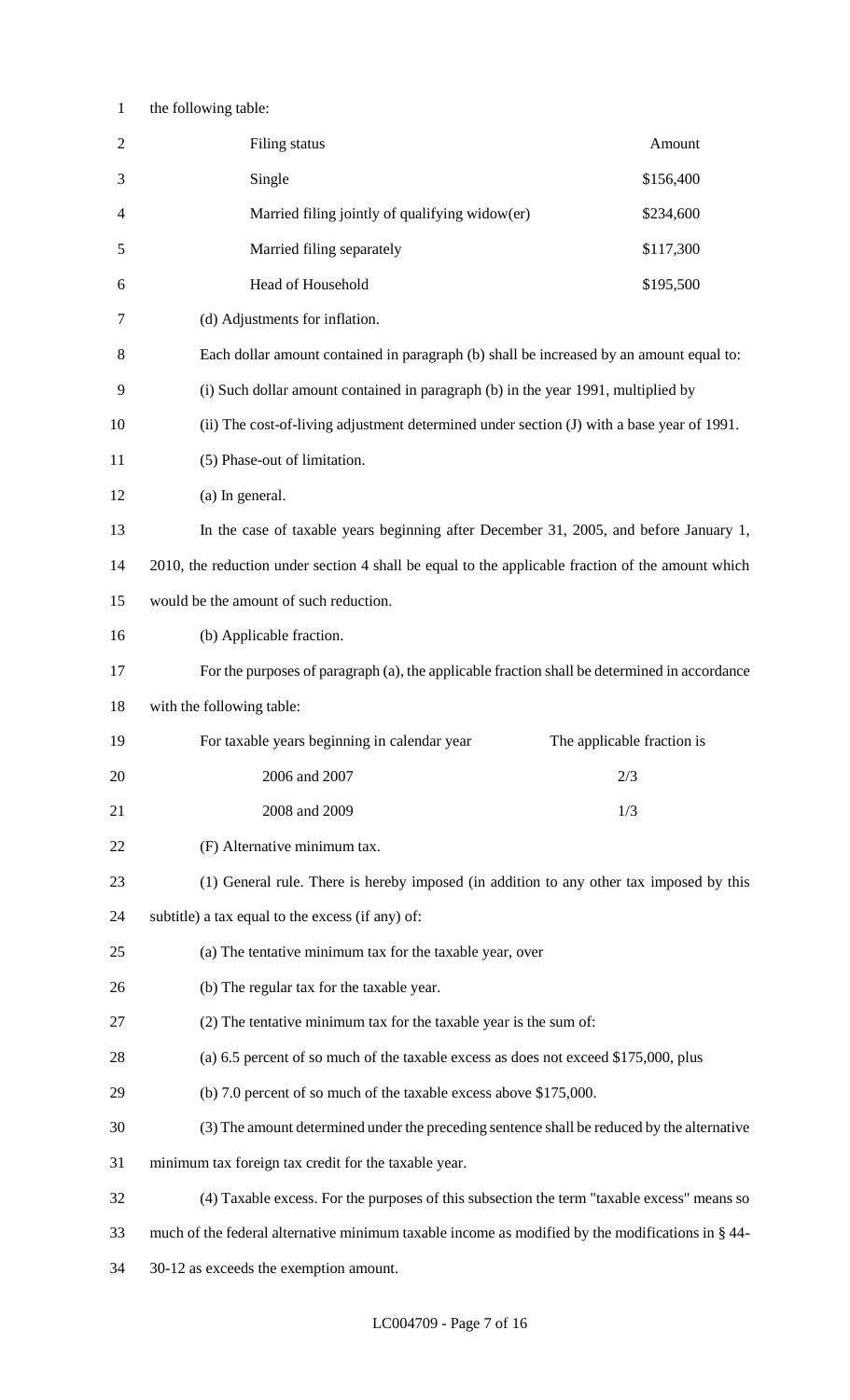| $\mathbf{1}$   | (5) In the case of a married individual filing a separate return, subparagraph (2) shall be    |           |  |  |  |
|----------------|------------------------------------------------------------------------------------------------|-----------|--|--|--|
| $\overline{2}$ | applied by substituting "\$87,500" for \$175,000 each place it appears.                        |           |  |  |  |
| 3              | (6) Exemption amount.                                                                          |           |  |  |  |
| 4              | For purposes of this section "exemption amount" means:                                         |           |  |  |  |
| 5              | Filing status<br>Amount                                                                        |           |  |  |  |
| 6              | Single<br>\$39,150                                                                             |           |  |  |  |
| 7              | Married filing jointly or qualifying widow(er)<br>\$53,700                                     |           |  |  |  |
| 8              | Married filing separately<br>\$26,850                                                          |           |  |  |  |
| 9              | Head of Household<br>\$39,150                                                                  |           |  |  |  |
| 10             | Estate or trust<br>\$24,650                                                                    |           |  |  |  |
| 11             | (7) Treatment of unearned income of minor children                                             |           |  |  |  |
| 12             | (a) In general.                                                                                |           |  |  |  |
| 13             | In the case of a minor child, the exemption amount for purposes of section (6) shall not       |           |  |  |  |
| 14             | exceed the sum of:                                                                             |           |  |  |  |
| 15             | (i) Such child's earned income, plus                                                           |           |  |  |  |
| 16             | $(ii)$ \$6,000.                                                                                |           |  |  |  |
| 17             | (8) Adjustments for inflation.                                                                 |           |  |  |  |
| 18             | The dollar amount contained in paragraphs (6) and (7) shall be increased by an amount          |           |  |  |  |
| 19             | equal to:                                                                                      |           |  |  |  |
| 20             | (a) Such dollar amount contained in paragraphs $(6)$ and $(7)$ in the year 2004, multiplied by |           |  |  |  |
| 21             | (b) The cost-of-living adjustment determined under section (J) with a base year of 2004.       |           |  |  |  |
| 22             | (9) Phase-out.                                                                                 |           |  |  |  |
| 23             | (a) In general.                                                                                |           |  |  |  |
| 24             | The exemption amount of any taxpayer shall be reduced (but not below zero) by an amount        |           |  |  |  |
| 25             | equal to twenty-five percent (25%) of the amount by which alternative minimum taxable income   |           |  |  |  |
| 26             | of the taxpayer exceeds the threshold amount.                                                  |           |  |  |  |
| 27             | (b) Threshold amount.                                                                          |           |  |  |  |
| 28             | For purposes of this paragraph, the term "threshold amount" shall be determined with the       |           |  |  |  |
| 29             | following table:                                                                               |           |  |  |  |
| 30             | Filing status                                                                                  | Amount    |  |  |  |
| 31             | Single                                                                                         | \$123,250 |  |  |  |
| 32             | Married filing jointly or qualifying widow(er)                                                 | \$164,350 |  |  |  |
| 33             | Married filing separately<br>\$82,175                                                          |           |  |  |  |
| 34             | Head of Household                                                                              | \$123,250 |  |  |  |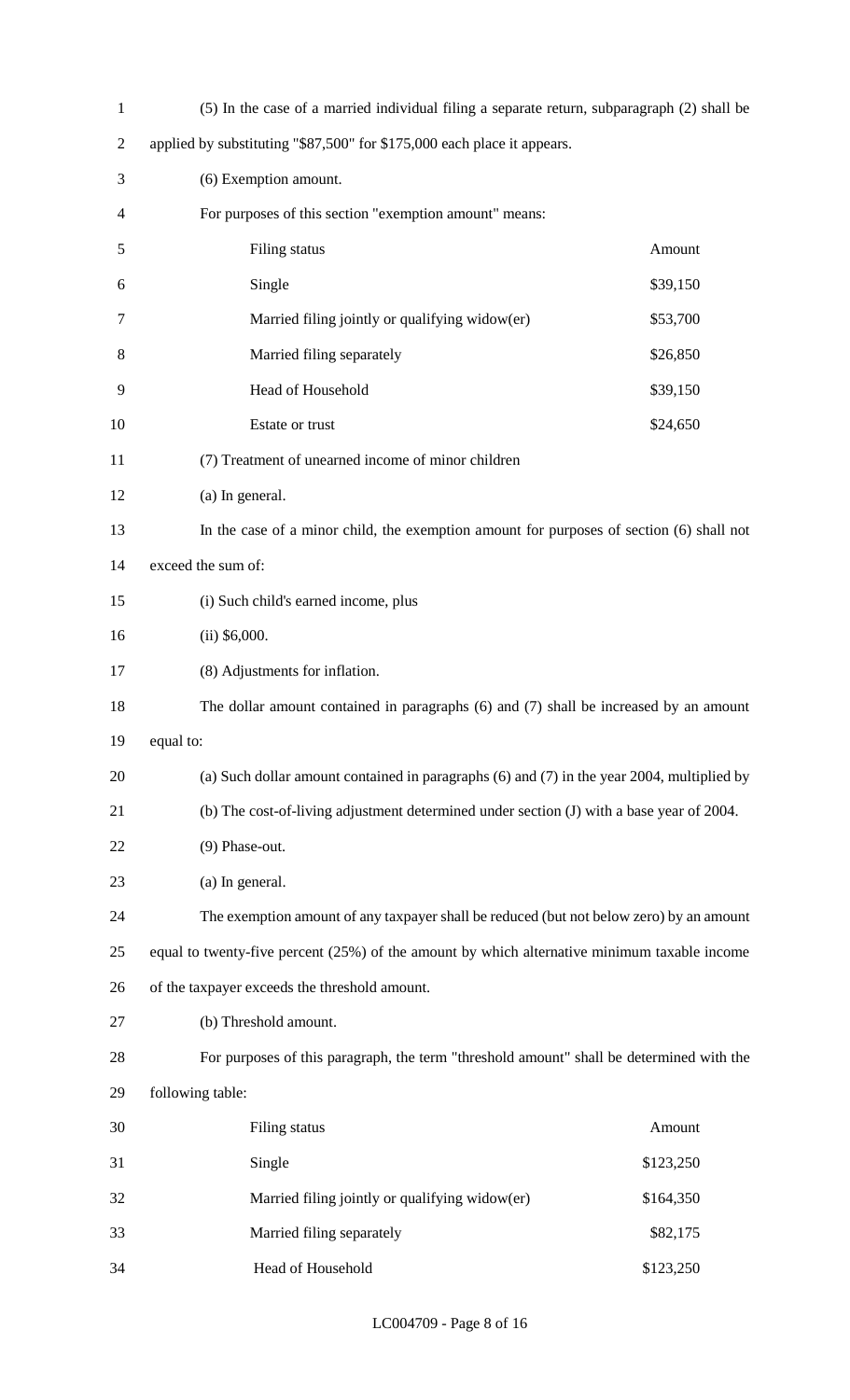| $\mathbf{1}$   | <b>Estate or Trust</b>                                                                           | \$82,150 |  |
|----------------|--------------------------------------------------------------------------------------------------|----------|--|
| $\overline{2}$ | (c) Adjustments for inflation                                                                    |          |  |
| 3              | Each dollar amount contained in paragraph (9) shall be increased by an amount equal to:          |          |  |
| $\overline{4}$ | (i) Such dollar amount contained in paragraph (9) in the year 2004, multiplied by                |          |  |
| 5              | (ii) The cost-of-living adjustment determined under section (J) with a base year of 2004.        |          |  |
| 6              | (G) Other Rhode Island taxes.                                                                    |          |  |
| $\tau$         | (1) General rule. There is hereby imposed (in addition to any other tax imposed by this          |          |  |
| 8              | subtitle) a tax equal to twenty-five percent $(25%)$ of:                                         |          |  |
| 9              | (a) The Federal income tax on lump-sum distributions.                                            |          |  |
| 10             | (b) The Federal income tax on parents' election to report child's interest and dividends.        |          |  |
| 11             | (c) The recapture of Federal tax credits that were previously claimed on Rhode Island            |          |  |
| 12             | return.                                                                                          |          |  |
| 13             | (H) Tax for children under 18 with investment income.                                            |          |  |
| 14             | (1) General rule. There is hereby imposed a tax equal to twenty-five percent $(25%)$ of:         |          |  |
| 15             | (a) The Federal tax for children under the age of 18 with investment income.                     |          |  |
| 16             | (I) Averaging of farm income.                                                                    |          |  |
| 17             | (1) General rule. At the election of an individual engaged in a farming business or fishing      |          |  |
| 18             | business, the tax imposed in section 2 shall be equal to twenty-five percent $(25\%)$ of:        |          |  |
| 19             | (a) The Federal averaging of farm income as determined in IRC section 1301 [26 U.S.C. §          |          |  |
| 20             | 1301].                                                                                           |          |  |
| 21             | (J) Cost-of-living adjustment.                                                                   |          |  |
| 22             | $(1)$ In general.                                                                                |          |  |
| 23             | The cost-of-living adjustment for any calendar year is the percentage (if any) by which:         |          |  |
| 24             | (a) The CPI for the preceding calendar year exceeds                                              |          |  |
| 25             | (b) The CPI for the base year.                                                                   |          |  |
| 26             | (2) CPI for any calendar year.                                                                   |          |  |
| 27             | For purposes of paragraph (1), the CPI for any calendar year is the average of the consumer      |          |  |
| 28             | price index as of the close of the twelve (12) month period ending on August 31 of such calendar |          |  |
| 29             | year.                                                                                            |          |  |
| 30             | (3) Consumer price index.                                                                        |          |  |
| 31             | For purposes of paragraph $(2)$ , the term "consumer price index" means the last consumer        |          |  |
| 32             | price index for all urban consumers published by the department of labor. For purposes of the    |          |  |
| 33             | preceding sentence, the revision of the consumer price index that is most consistent with the    |          |  |
| 34             | consumer price index for calendar year 1986 shall be used.                                       |          |  |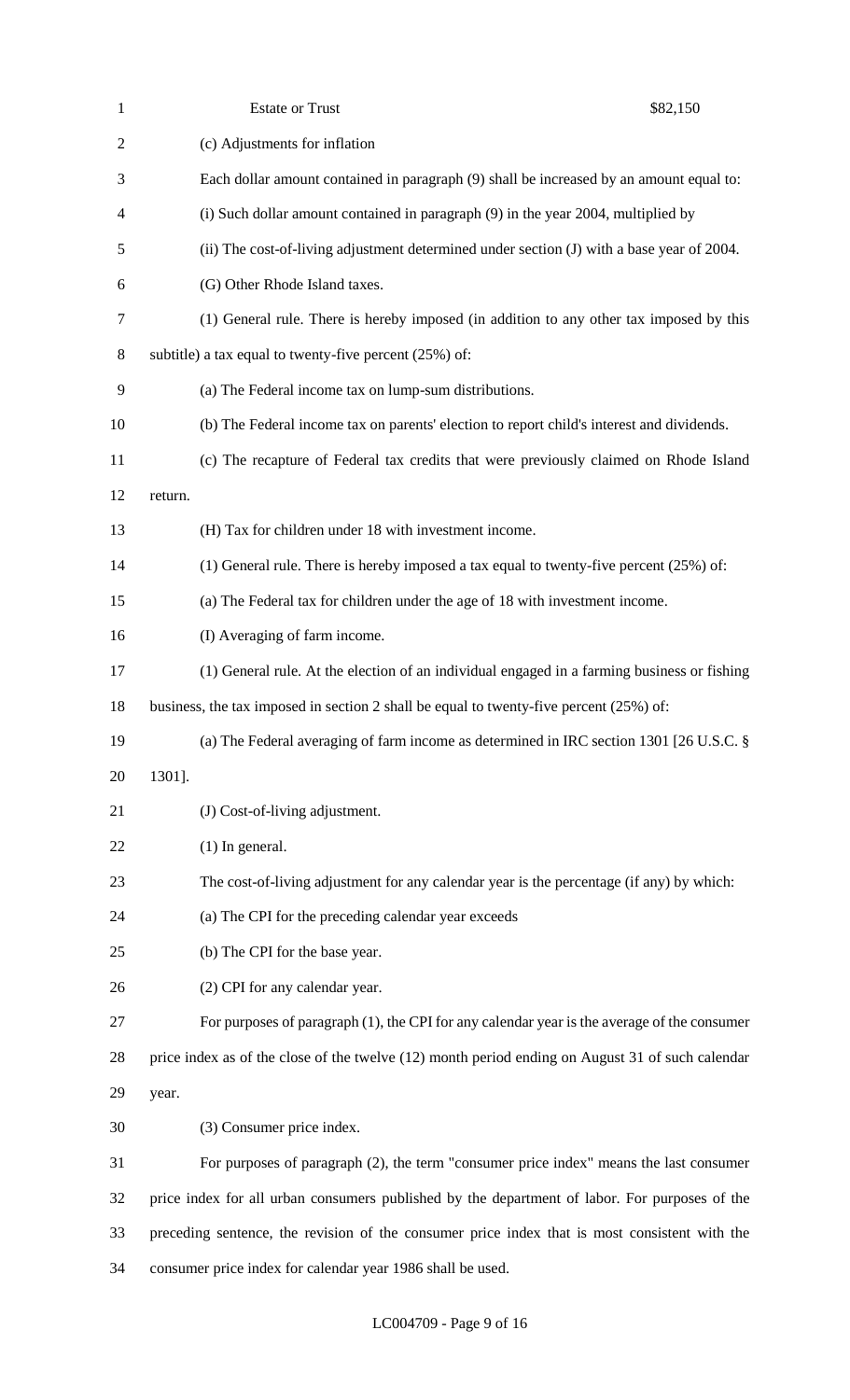- (4) Rounding.
- (a) In general.
- If any increase determined under paragraph (1) is not a multiple of \$50, such increase shall
- be rounded to the next lowest multiple of \$50.
- (b) In the case of a married individual filing a separate return, subparagraph (a) shall be
- applied by substituting "\$25" for \$50 each place it appears.
- (K) Credits against tax. For tax years beginning on or after January 1, 2001, a taxpayer
- entitled to any of the following federal credits enacted prior to January 1, 1996, shall be entitled to
- a credit against the Rhode Island tax imposed under this section:
- (1) [Deleted by P.L. 2007, ch. 73, art. 7, § 5.]
- (2) Child and dependent care credit;
- (3) General business credits;
- (4) Credit for elderly or the disabled;
- (5) Credit for prior year minimum tax;
- (6) Mortgage interest credit;
- (7) Empowerment zone employment credit;
- (8) Qualified electric vehicle credit.
- (L) Credit against tax for adoption. For tax years beginning on or after January 1, 2006, a taxpayer entitled to the federal adoption credit shall be entitled to a credit against the Rhode Island tax imposed under this section if the adopted child was under the care, custody, or supervision of the Rhode Island department of children, youth and families prior to the adoption.

 (M) The credit shall be twenty-five percent (25%) of the aforementioned federal credits provided there shall be no deduction based on any federal credits enacted after January 1, 1996, including the rate reduction credit provided by the federal Economic Growth and Tax Reconciliation Act of 2001 (EGTRRA). In no event shall the tax imposed under this section be reduced to less than zero. A taxpayer required to recapture any of the above credits for federal tax purposes shall determine the Rhode Island amount to be recaptured in the same manner as prescribed in this subsection.

- 
- (N) Rhode Island earned-income credit.

(1) In general.

 For tax years beginning before January 1, 2015, a taxpayer entitled to a federal earned- income credit shall be allowed a Rhode Island earned-income credit equal to twenty-five percent (25%) of the federal earned-income credit. Such credit shall not exceed the amount of the Rhode Island income tax.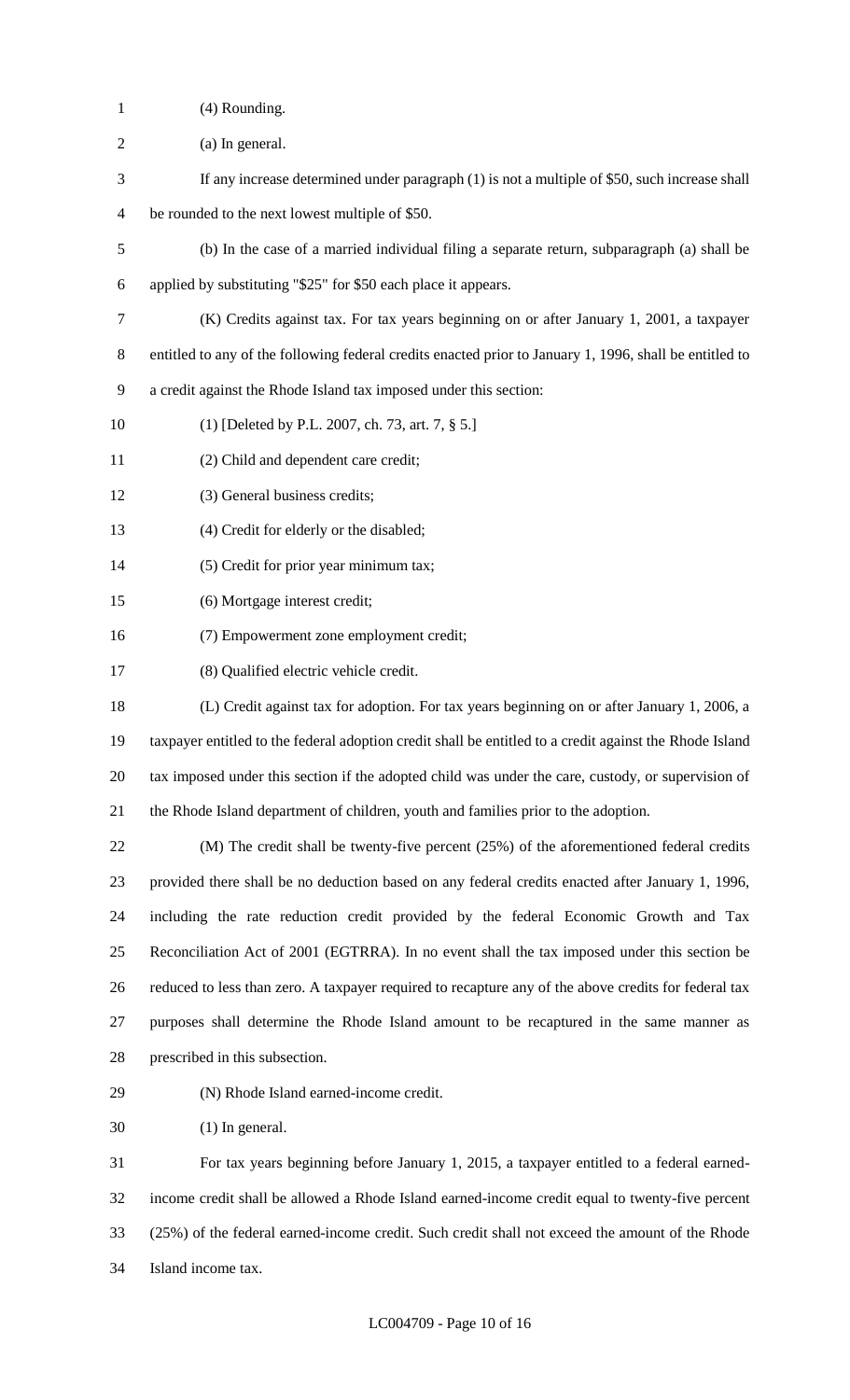For tax years beginning on or after January 1, 2015, and before January 1, 2016, a taxpayer entitled to a federal earned-income credit shall be allowed a Rhode Island earned-income credit equal to ten percent (10%) of the federal earned-income credit. Such credit shall not exceed the amount of the Rhode Island income tax.

 For tax years beginning on or after January 1, 2016, a taxpayer entitled to a federal earned- income credit shall be allowed a Rhode Island earned-income credit equal to twelve and one-half percent (12.5%) of the federal earned-income credit. Such credit shall not exceed the amount of the Rhode Island income tax.

 For tax years beginning on or after January 1, 2017, a taxpayer entitled to a federal earned- income credit shall be allowed a Rhode Island earned-income credit equal to fifteen percent (15%) of the federal earned-income credit. Such credit shall not exceed the amount of the Rhode Island income tax.

For tax years beginning on or after January 1, 2023, a taxpayer entitled to a federal earned-

income credit shall be allowed a Rhode Island earned-income credit equal to fifty percent (50%) of

15 the federal earned-income credit.

(2) Refundable portion.

17 In the event the Rhode Island earned-income credit allowed under paragraph (N)(1) of this section exceeds the amount of Rhode Island income tax, a refundable earned-income credit shall be allowed as follows.

 (i) For tax years beginning before January 1, 2015, for purposes of paragraph (2) refundable earned-income credit means fifteen percent (15%) of the amount by which the Rhode Island earned-income credit exceeds the Rhode Island income tax.

 (ii) For tax years beginning on or after January 1, 2015, for purposes of paragraph (2) refundable earned-income credit means one hundred percent (100%) of the amount by which the Rhode Island earned-income credit exceeds the Rhode Island income tax.

 (O) The tax administrator shall recalculate and submit necessary revisions to paragraphs (A) through (J) to the general assembly no later than February 1, 2010, and every three (3) years thereafter for inclusion in the statute.

 (3) For the period January 1, 2011, through December 31, 2011, and thereafter, "Rhode Island taxable income" means federal adjusted gross income as determined under the Internal Revenue Code, 26 U.S.C. § 1 et seq., and as modified for Rhode Island purposes pursuant to § 44- 30-12 less the amount of Rhode Island Basic Standard Deduction allowed pursuant to subparagraph 44-30-2.6(c)(3)(B), and less the amount of personal exemption allowed pursuant to subparagraph 44-30-2.6(c)(3)(C).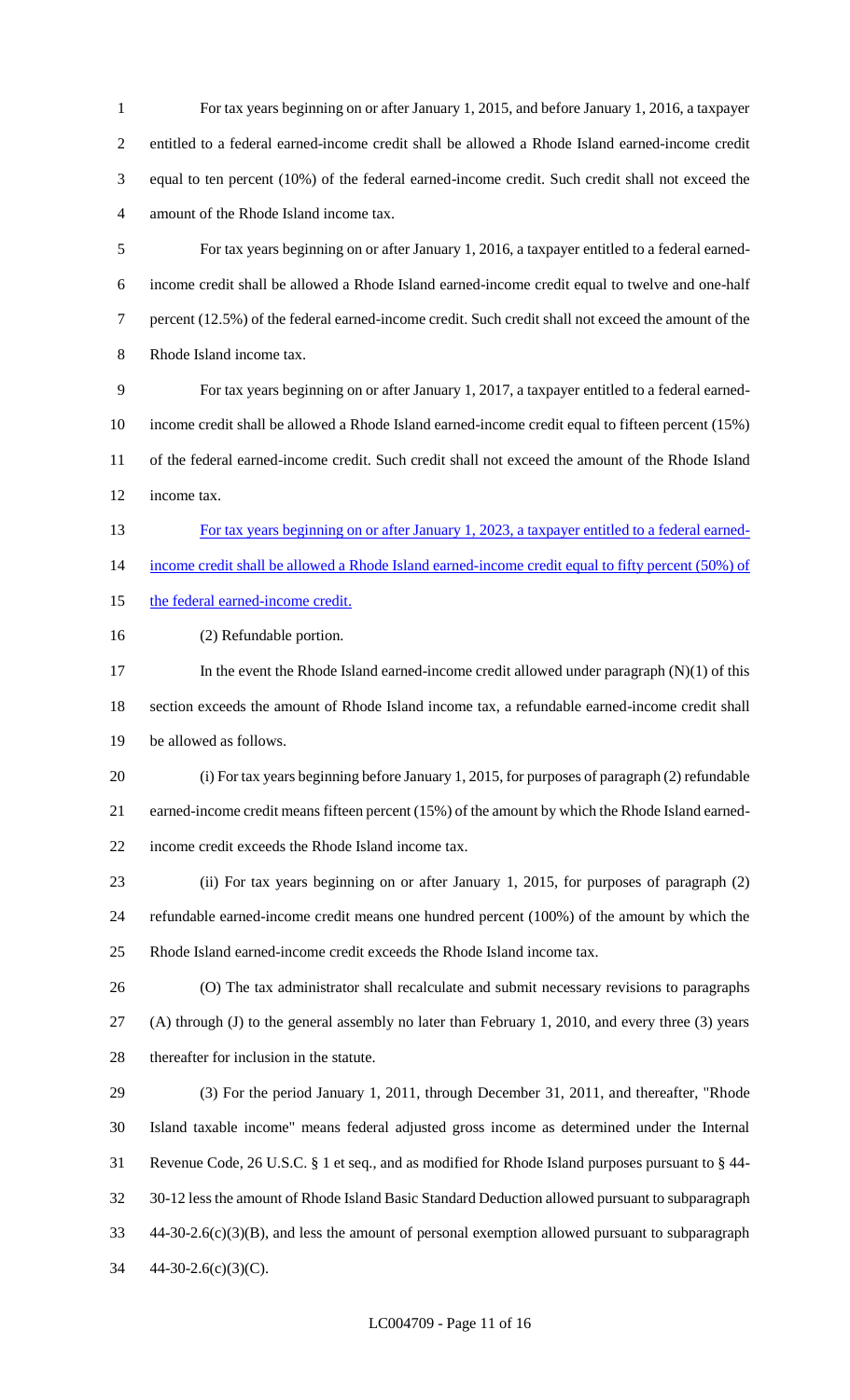| $\mathbf{1}$   | (A) Tax imposed.                                                                                      |                                                |                                                                                              |                    |
|----------------|-------------------------------------------------------------------------------------------------------|------------------------------------------------|----------------------------------------------------------------------------------------------|--------------------|
| $\mathfrak{2}$ | (I) There is hereby imposed on the taxable income of married individuals filing joint                 |                                                |                                                                                              |                    |
| 3              | returns, qualifying widow(er), every head of household, unmarried individuals, married individuals    |                                                |                                                                                              |                    |
| $\overline{4}$ | filing separate returns and bankruptcy estates, a tax determined in accordance with the following     |                                                |                                                                                              |                    |
| $\mathfrak{S}$ | table:                                                                                                |                                                |                                                                                              |                    |
| 6              | RI Taxable Income                                                                                     |                                                |                                                                                              | RI Income Tax      |
| 7              | Over                                                                                                  | But not over                                   | Pay $+$ % on Excess                                                                          | on the amount over |
| 8              | $$0 -$                                                                                                | \$55,000                                       | $$0 + 3.75\%$                                                                                | \$0                |
| 9              | $55,000 -$                                                                                            | 125,000                                        | $2,063 + 4.75\%$                                                                             | 55,000             |
| 10             | $125,000 -$                                                                                           |                                                | $5,388 + 5.99\%$                                                                             | 125,000            |
| 11             |                                                                                                       |                                                | (II) There is hereby imposed on the taxable income of an estate or trust a tax determined in |                    |
| 12             | accordance with the following table:                                                                  |                                                |                                                                                              |                    |
| 13             | RI Taxable Income                                                                                     |                                                |                                                                                              | RI Income Tax      |
| 14             | Over                                                                                                  | But not over                                   | $Pay + % on Excess$                                                                          | on the amount over |
| 15             | $$0 -$                                                                                                | \$2,230                                        | $$0 + 3.75\%$                                                                                | \$0                |
| 16             | $2,230 -$                                                                                             | 7,022                                          | $84 + 4.75%$                                                                                 | 2,230              |
| 17             | $7,022 -$                                                                                             |                                                | $312 + 5.99\%$                                                                               | 7,022              |
| 18             |                                                                                                       | (B) Deductions:                                |                                                                                              |                    |
| 19             | (I) Rhode Island Basic Standard Deduction.                                                            |                                                |                                                                                              |                    |
| 20             | Only the Rhode Island standard deduction shall be allowed in accordance with the                      |                                                |                                                                                              |                    |
| 21             | following table:                                                                                      |                                                |                                                                                              |                    |
| 22             |                                                                                                       | Filing status:                                 |                                                                                              | Amount             |
| 23             |                                                                                                       | Single                                         |                                                                                              | \$7,500            |
| 24             |                                                                                                       | Married filing jointly or qualifying widow(er) |                                                                                              | \$15,000           |
| 25             | \$7,500<br>Married filing separately                                                                  |                                                |                                                                                              |                    |
| 26             | Head of Household<br>\$11,250                                                                         |                                                |                                                                                              |                    |
| 27             | (II) Nonresident alien individuals, estates and trusts are not eligible for standard                  |                                                |                                                                                              |                    |
| 28             | deductions.                                                                                           |                                                |                                                                                              |                    |
| 29             | (III) In the case of any taxpayer whose adjusted gross income, as modified for Rhode Island           |                                                |                                                                                              |                    |
| 30             | purposes pursuant to § 44-30-12, for the taxable year exceeds one hundred seventy-five thousand       |                                                |                                                                                              |                    |
| 31             | dollars (\$175,000), the standard deduction amount shall be reduced by the applicable percentage.     |                                                |                                                                                              |                    |
| 32             | The term "applicable percentage" means twenty (20) percentage points for each five thousand           |                                                |                                                                                              |                    |
| 33             | dollars (\$5,000) (or fraction thereof) by which the taxpayer's adjusted gross income for the taxable |                                                |                                                                                              |                    |

year exceeds one hundred seventy-five thousand dollars (\$175,000).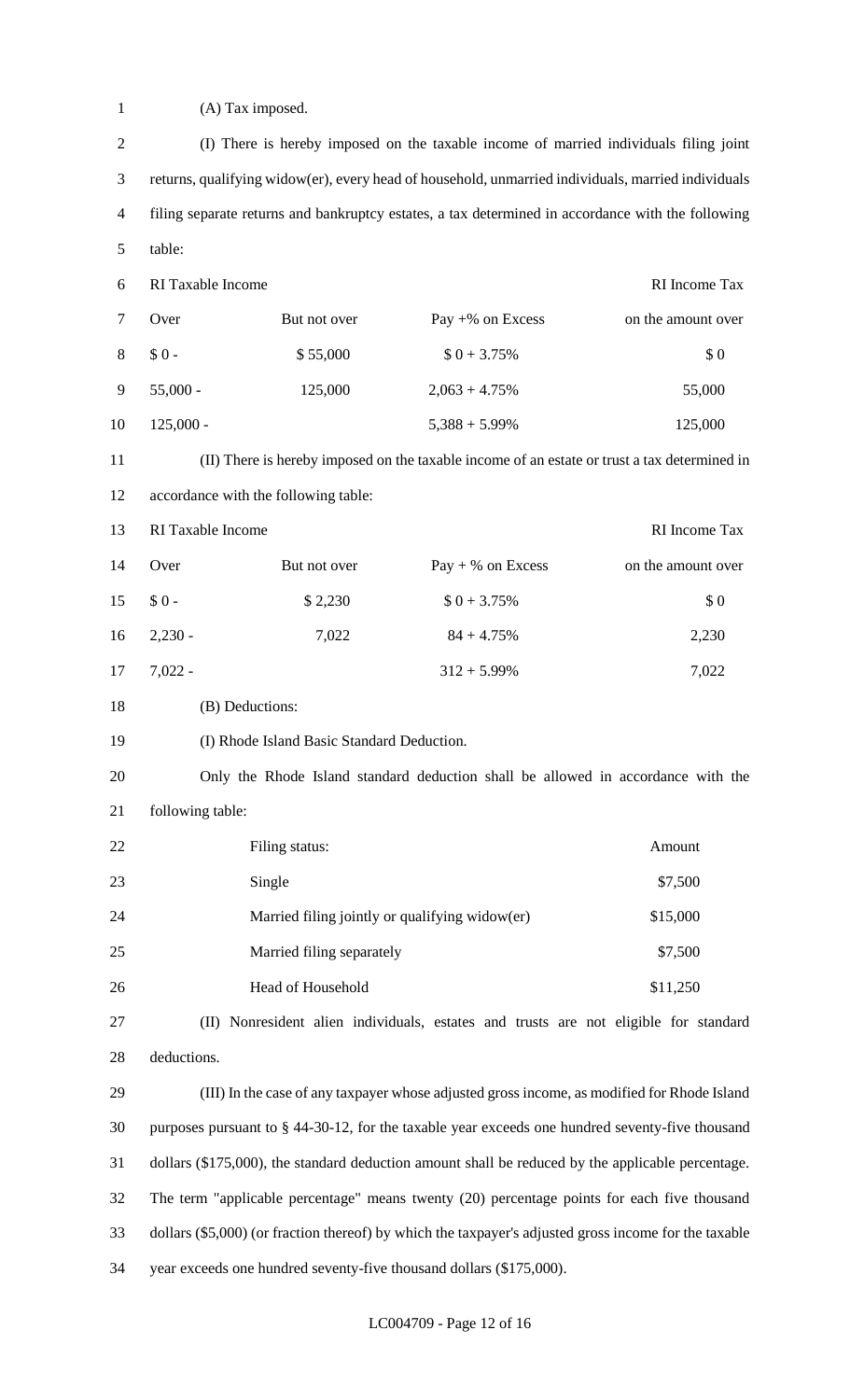(C) Exemption Amount:

 (I) The term "exemption amount" means three thousand five hundred dollars (\$3,500) multiplied by the number of exemptions allowed for the taxable year for federal income tax purposes. For tax years beginning on or after 2018, the term "exemption amount" means the same as it does in 26 U.S.C. § 151 and 26 U.S.C. § 152 just prior to the enactment of the Tax Cuts and Jobs Act (Pub. L. No. 115-97) on December 22, 2017.

 (II) Exemption amount disallowed in case of certain dependents. In the case of an individual with respect to whom a deduction under this section is allowable to another taxpayer for the same taxable year, the exemption amount applicable to such individual for such individual's taxable year shall be zero.

(III) Identifying information required.

12 (1) Except as provided in § 44-30-2.6(c)(3)(C)(II) of this section, no exemption shall be allowed under this section with respect to any individual unless the Taxpayer Identification Number of such individual is included on the federal return claiming the exemption for the same tax filing period.

16 (2) Notwithstanding the provisions of  $\S$  44-30-2.6(c)(3)(C)(I) of this section, in the event that the Taxpayer Identification Number for each individual is not required to be included on the federal tax return for the purposes of claiming a personal exemption(s), then the Taxpayer Identification Number must be provided on the Rhode Island tax return for the purpose of claiming said exemption(s).

 (D) In the case of any taxpayer whose adjusted gross income, as modified for Rhode Island purposes pursuant to § 44-30-12, for the taxable year exceeds one hundred seventy-five thousand 23 dollars (\$175,000), the exemption amount shall be reduced by the applicable percentage. The term "applicable percentage" means twenty (20) percentage points for each five thousand dollars (\$5,000) (or fraction thereof) by which the taxpayer's adjusted gross income for the taxable year exceeds one hundred seventy-five thousand dollars (\$175,000).

 (E) Adjustment for inflation. The dollar amount contained in subparagraphs 44-30- 28 2.6(c)(3)(A), 44-30-2.6(c)(3)(B) and 44-30-2.6(c)(3)(C) shall be increased annually by an amount equal to:

30 (I) Such dollar amount contained in subparagraphs  $44-30-2.6(c)(3)(A)$ ,  $44-30-2.6(c)(3)(B)$ 

31 and 44-30-2.6(c)(3)(C) adjusted for inflation using a base tax year of 2000, multiplied by;

(II) The cost-of-living adjustment with a base year of 2000.

 (III) For the purposes of this section, the cost-of-living adjustment for any calendar year is the percentage (if any) by which the consumer price index for the preceding calendar year exceeds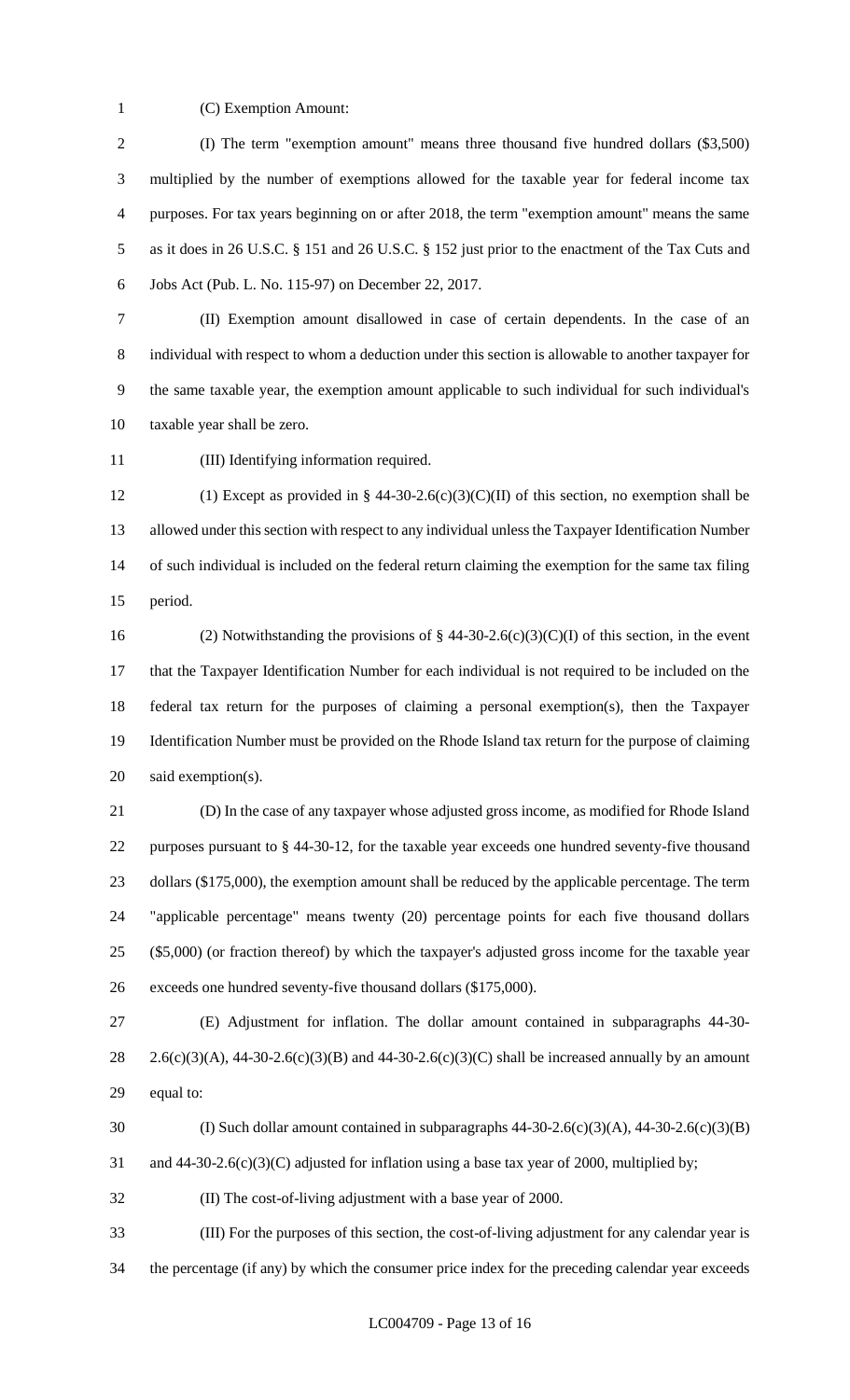the consumer price index for the base year. The consumer price index for any calendar year is the average of the consumer price index as of the close of the twelve-month (12) period ending on August 31, of such calendar year.

 (IV) For the purpose of this section the term "consumer price index" means the last consumer price index for all urban consumers published by the department of labor. For the purpose of this section the revision of the consumer price index that is most consistent with the consumer price index for calendar year 1986 shall be used.

 (V) If any increase determined under this section is not a multiple of fifty dollars (\$50.00), such increase shall be rounded to the next lower multiple of fifty dollars (\$50.00). In the case of a married individual filing separate return, if any increase determined under this section is not a multiple of twenty-five dollars (\$25.00), such increase shall be rounded to the next lower multiple of twenty-five dollars (\$25.00).

13 (F) Credits against tax.

 (I) Notwithstanding any other provisions of Rhode Island Law, for tax years beginning on or after January 1, 2011, the only credits allowed against a tax imposed under this chapter shall be as follows:

 (a) Rhode Island earned-income credit: Credit shall be allowed for earned- income credit 18 pursuant to subparagraph  $44-30-2.6(c)(2)(N)$ .

 (b) Property Tax Relief Credit: Credit shall be allowed for property tax relief as provided in § 44-33-1 et seq.

 (c) Lead Paint Credit: Credit shall be allowed for residential lead abatement income tax credit as provided in § 44-30.3-1 et seq.

(d) Credit for income taxes of other states. Credit shall be allowed for income tax paid to

other states pursuant to § 44-30-74.

 (e) Historic Structures Tax Credit: Credit shall be allowed for historic structures tax credit as provided in § 44-33.2-1 et seq.

(f) Motion Picture Productions Tax Credit: Credit shall be allowed for motion picture

production tax credit as provided in § 44-31.2-1 et seq.

(g) Child and Dependent Care: Credit shall be allowed for twenty-five percent (25%) of

the federal child and dependent care credit allowable for the taxable year for federal purposes;

provided, however, such credit shall not exceed the Rhode Island tax liability.

 (h) Tax credits for contributions to Scholarship Organizations: Credit shall be allowed for contributions to scholarship organizations as provided in chapter 62 of title 44.

(i) Credit for tax withheld. Wages upon which tax is required to be withheld shall be taxable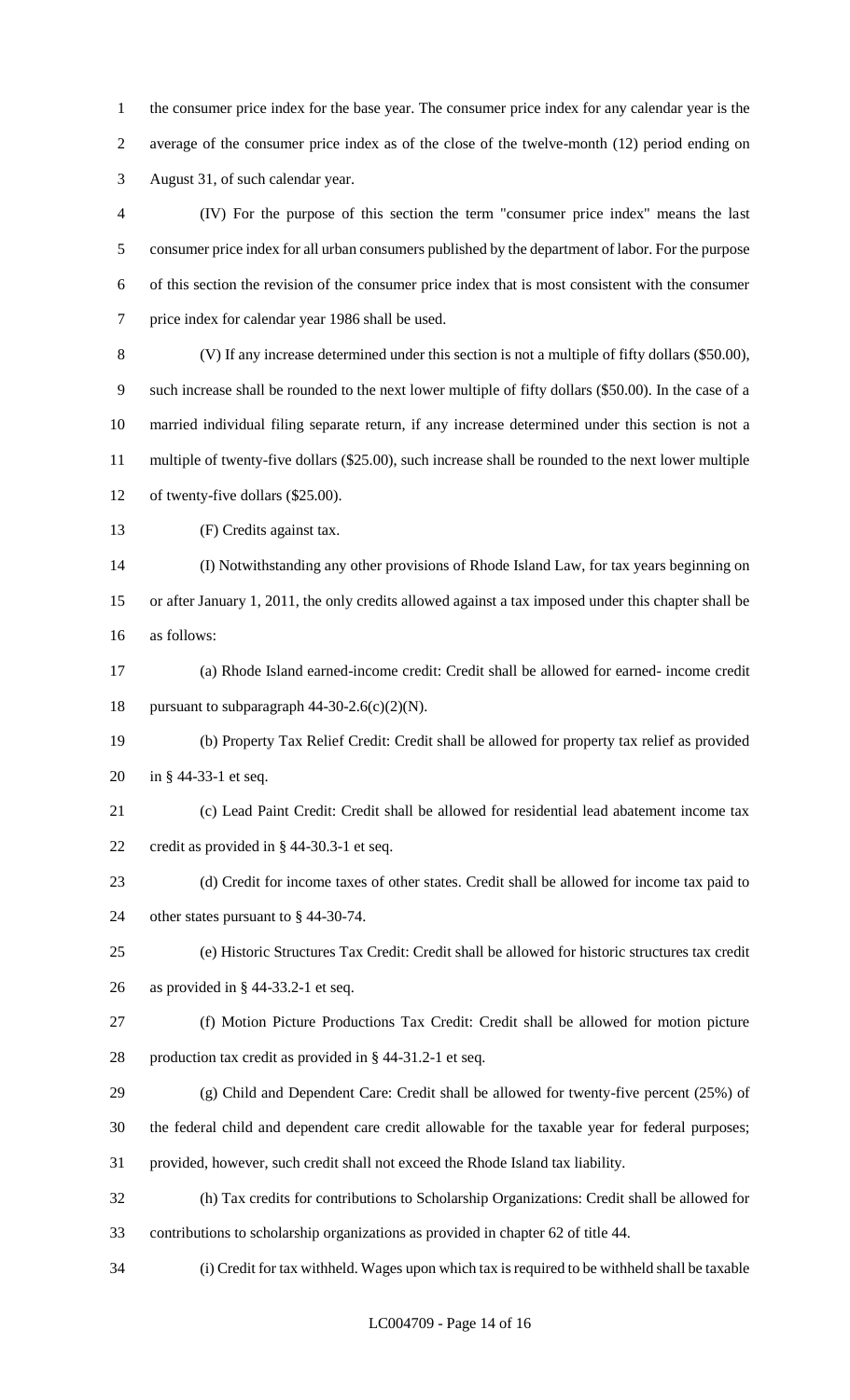as if no withholding were required, but any amount of Rhode Island personal income tax actually deducted and withheld in any calendar year shall be deemed to have been paid to the tax administrator on behalf of the person from whom withheld, and the person shall be credited with having paid that amount of tax for the taxable year beginning in that calendar year. For a taxable year of less than twelve (12) months, the credit shall be made under regulations of the tax administrator.

- (j) Stay Invested in RI Wavemaker Fellowship: Credit shall be allowed for stay invested in RI wavemaker fellowship program as provided in § 42-64.26-1 et seq.
- (k) Rebuild Rhode Island: Credit shall be allowed for rebuild RI tax credit as provided in § 42-64.20-1 et seq.
- (l) Rhode Island Qualified Jobs Incentive Program: Credit shall be allowed for Rhode Island new qualified jobs incentive program credit as provided in § 44-48.3-1 et seq.
- (m) Historic homeownership assistance act: Effective for tax year 2017 and thereafter, unused carryforward for such credit previously issued shall be allowed for the historic homeownership assistance act as provided in § 44-33.1-4. This allowance is for credits already issued pursuant to § 44-33.1-4 and shall not be construed to authorize the issuance of new credits under the historic homeownership assistance act.
- (2) Except as provided in section 1 above, no other state and federal tax credit shall be available to the taxpayers in computing tax liability under this chapter.
- SECTION 2. This act shall take effect upon passage.

======== LC004709 ========